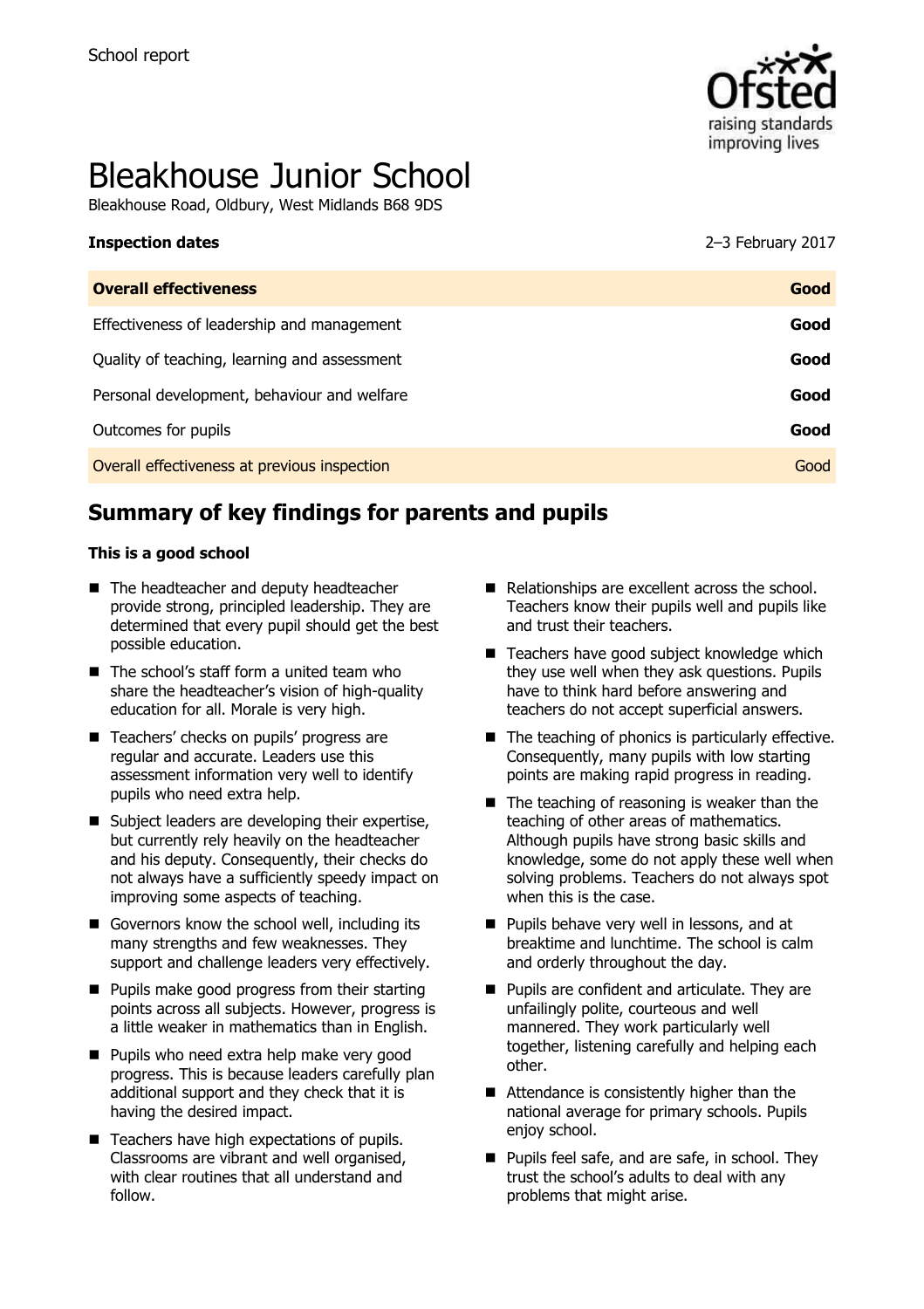

# **Full report**

#### **What does the school need to do to improve further?**

- Improve the teaching of mathematics so that pupils make consistently strong progress by ensuring that:
	- pupils are taught to think more deeply and reason when solving problems
	- teachers regularly and consistently identify and tackle pupils' mathematical misconceptions.
- Sharpen leadership by:
	- ensuring that issues identified by subject leaders' checks on teaching quickly result in those issues being tackled
	- developing subject leaders' confidence and expertise so they are less reliant on senior leaders.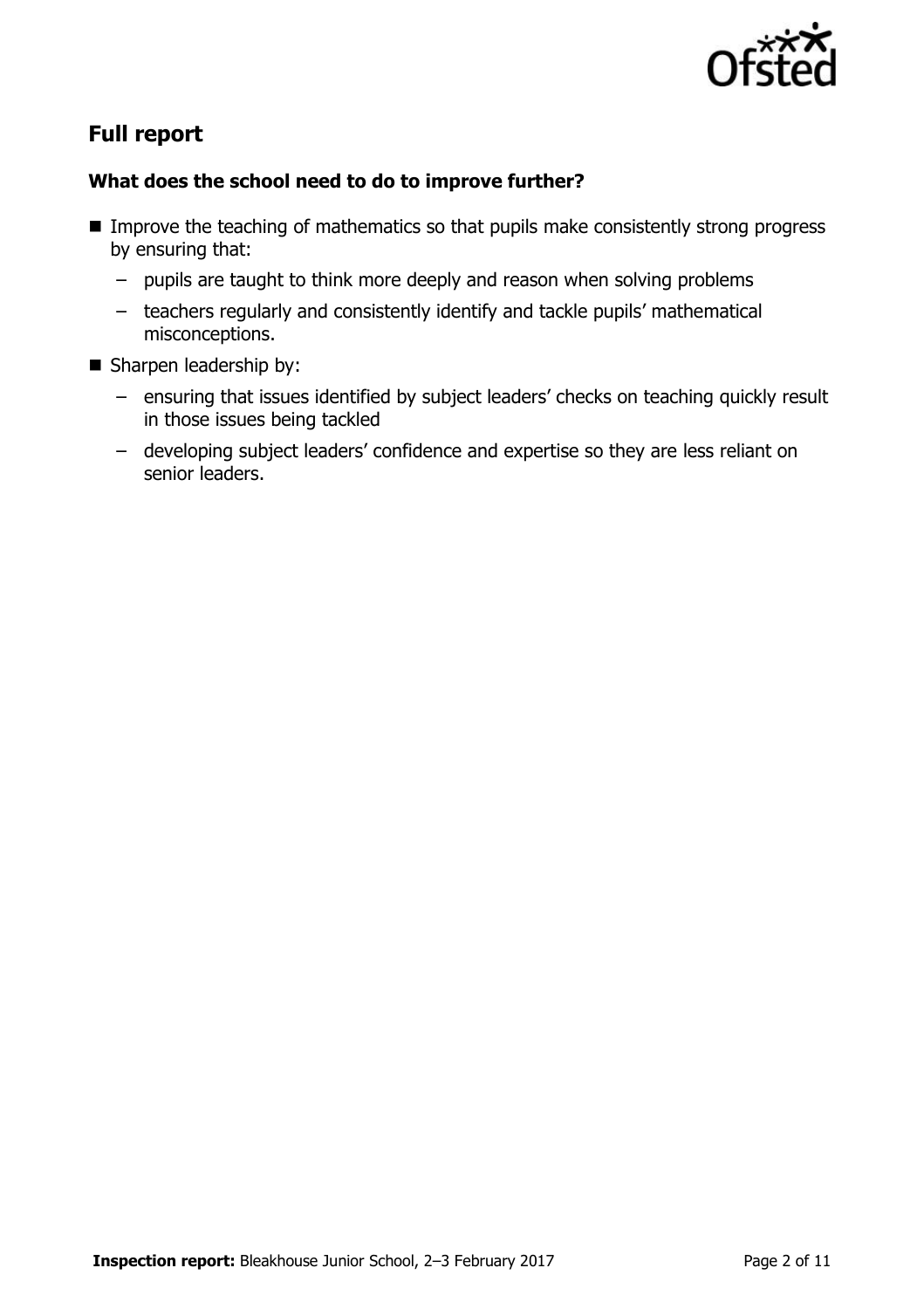

# **Inspection judgements**

#### **Effectiveness of leadership and management Good**

- The headteacher and deputy headteacher make a formidable team. They are passionate about providing the best possible education for each pupil. They lead with honesty and integrity and they command the respect of pupils, parents, staff and governors. One parent who responded to Parent View said: 'Bleakhouse is a very wellmanaged school which encourages parental involvement. There is very good school/parent communication and a nurturing staff who are always available. The school has excellent leadership.'
- Senior leaders and governors know the school very well. They carry out detailed and regular checks on teaching and pupils' progress. Their self-evaluation is honest and accurate. They identify and tackle weaknesses quickly and effectively.
- Senior leaders target training well to individuals and issues where it is most needed. They then carefully check that it has had the desired impact. Consequently, teachers and other members of staff feel well supported and teaching is consistently good across all year groups. High-quality support for newly qualified teachers means that they quickly establish routines and expectations in their classrooms. They are fulsome in their praise for the school and the support that leaders and other colleagues have given them.
- Subject leaders form a hard-working team. They are relatively new to their roles and are growing in confidence. They are now fully involved in checking on teaching in their areas. However, they currently rely heavily on senior leaders for guidance and direction. It also falls to the senior leaders to pass on to other staff the learning points from these checks. Consequently, subject leaders' checks on teaching do not always result in speedy action to address issues they have spotted.
- Leaders' and teachers' checks on pupils' progress are regular and accurate. These begin with establishing accurate baseline starting points when pupils join the school. Leaders use ongoing assessment information well to identify any pupil who needs extra help with their work. Leaders have designed a large number of 'interventions', short programmes of additional support given to pupils who need extra help, delivered by teachers and teaching assistants. These range from help with spelling, reading or mathematics to help in developing social skills. Leaders carefully check that each intervention is having the desired effect. If not, it is discarded and another one is used. Because of this meticulous and systematic approach, pupils who need extra help make strong progress and catch up with their classmates.
- Leaders use pupil premium funding well and disadvantaged pupils are making increasingly good progress as a result. Class teachers make sure that disadvantaged pupils are a top priority when they plan lessons and give feedback. Regular progress checks trigger effective extra help when any disadvantaged pupil begins to fall behind. Pupil premium funding is also used to provide additional opportunities, such as music lessons, which contribute to pupils' personal development.
- **Provision for pupils who have special educational needs and/or disabilities shares the** strengths of that for disadvantaged pupils. Leaders accurately identify pupils' additional needs and then teachers and teaching assistants provide high-quality support, both in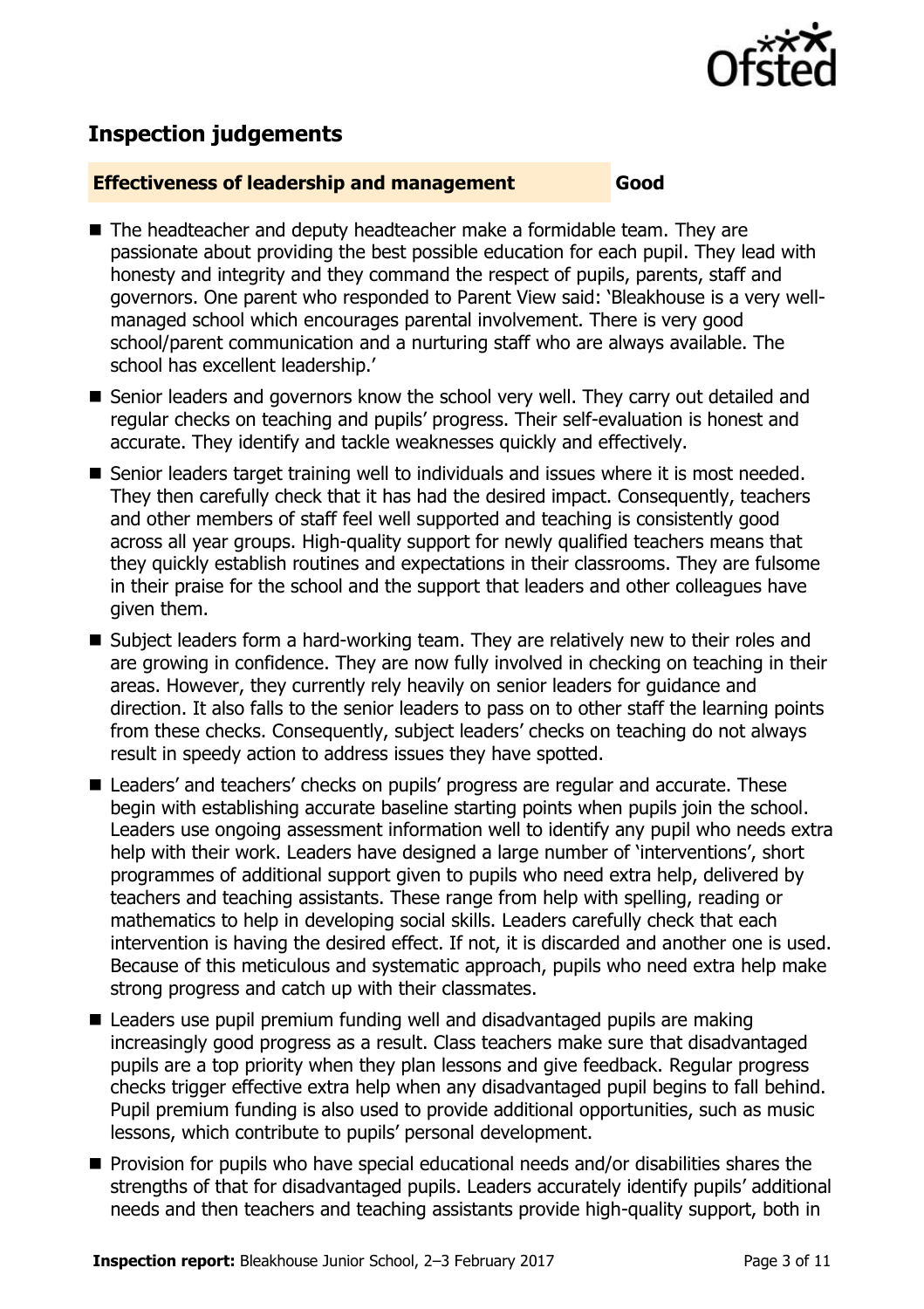

lessons and at other times. Consequently, pupils who have special educational needs and/or disabilities make good progress from their starting points.

- Leaders use the sport premium well. External coaches provide high-quality physical education lessons and extra-curricular activities. Teachers observe and help with these lessons and activities and are therefore able to deliver them in the future.
- The curriculum is carefully planned and regularly evaluated by leaders, taking into account pupils' views. It has an appropriate focus on developing pupils' basic skills, especially those who join the school with low starting points. This focus is supplemented by an imaginative 'big book' thematic curriculum that includes most other subjects, while maintaining an effective cross-curricular emphasis on reading, writing and mathematics. Pupils enjoy their learning and are enthusiastic about the topics they are studying. During the inspection, inspectors observed highly effective teaching of science, geography, art and physical education.
- The formal, taught curriculum is supplemented by a variety of extra-curricular activities and visits, including football, dance, gymnastics, art and reading. The school's promotion of British values is a particular strength, especially of respect and equality. For example, pupils named the school's houses after famous Olympians and Paralympians. Similarly, pupils recite the school prayer each day, a non-religious prayer, written by the headteacher and based around a combination of the Olympic and Paralympic principles.
- The school's clear ethos, high expectations, well-designed curriculum and range of additional opportunities contribute extremely well to pupils' spiritual, moral, social and cultural development. In their time at the school, pupils develop into confident, mature young people well prepared for their next steps in life.
- The local authority provides effective support to leaders and governors. Most recently, this has focused on validating leaders' assessments of pupils' starting points and pupils' progress through all year groups. For example, the local authority has carried out a phonics screening check of all pupils in Year 3 in order to confirm the school's assessments and also to help them to plan remedial phonics teaching in Years 3 and 4.

#### **Governance of the school**

- Governors know the school very well. Although leaders provide regular and accurate information about all aspects of school life, governors carefully check what they are told with other sources of information. They have a good understanding of externally published data, including its limitations in the school's context. They visit the school regularly to talk to leaders and visit classrooms with them. They make good use of the local authority's 'school improvement partner' to validate leaders' views.
- Governors hold the headteacher in high regard and provide strong support for his vision for the school. However, they also provide rigorous challenge to the headteacher and other leaders. For example, governors questioned the rate of improvement in mathematics outcomes, and this led leaders to sharpen their mathematics action plan this year.
- Governors carry out all statutory duties diligently. They check that all safeguarding requirements are met. They ensure that additional funding, including the pupil premium, the sport premium and funding for pupils who have special educational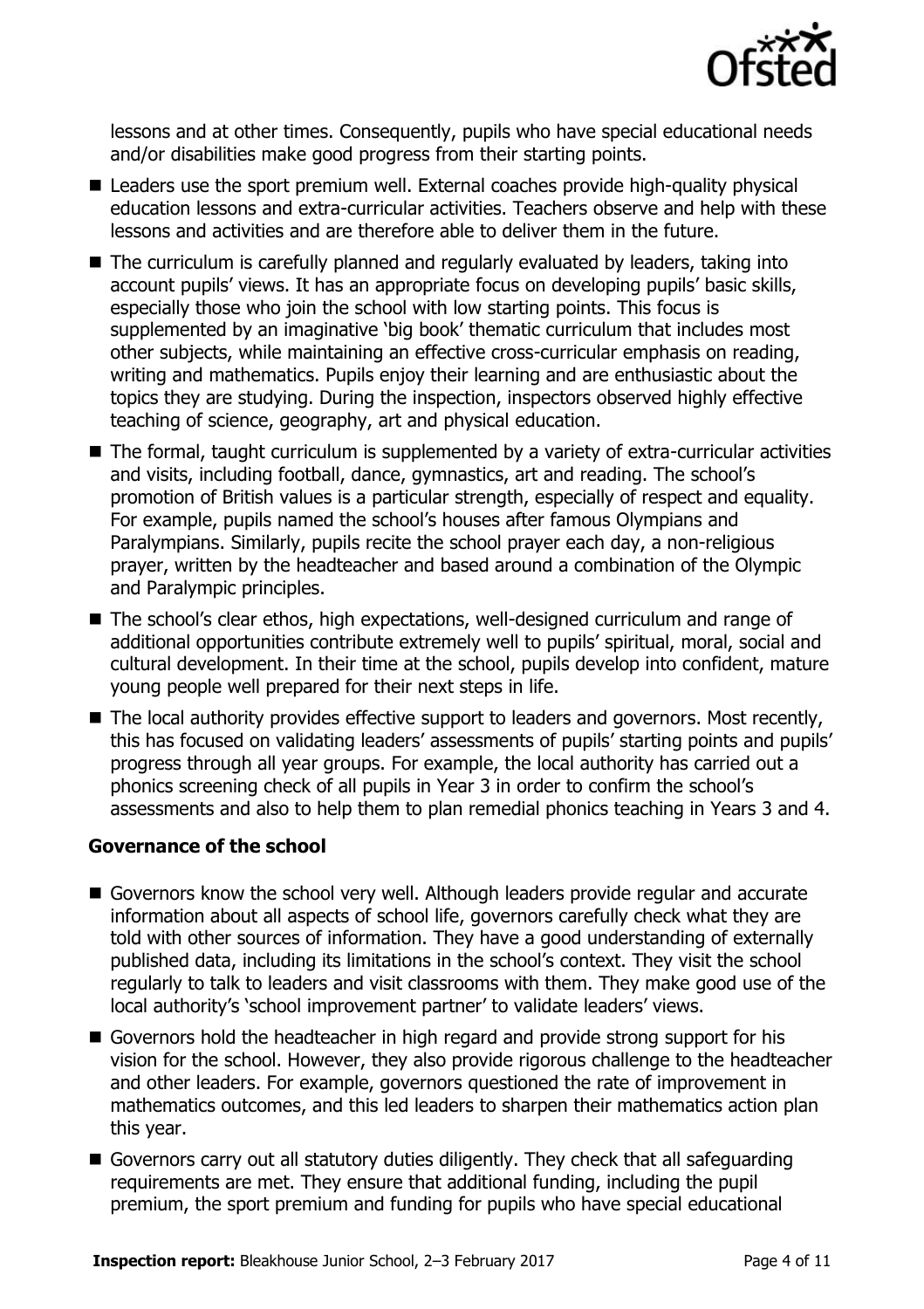

needs and/or disabilities, is providing value for money. They ensure that leaders and teachers are set challenging targets that are well focused on improving teaching and raising standards.

### **Safeguarding**

- The arrangements for safeguarding are effective.
- The leadership of this area is meticulous. Policies and procedures are clear and well understood by staff. Leaders understand procedures to recruit staff safely and they use these well. All staff are trained and updated regularly. Consequently, they are confident to pass on any concerns they have. School leaders are equally confident in knowing when to pass on concerns to the local authority and they are happy to challenge when they feel the response has not been satisfactory. Records are very well organised and stored securely.
- Staff understand that pupils' safety and well-being is their top priority. A culture of care pervades the whole school. Almost all parents who responded to Parent View agreed that their children feel safe and well cared for in school, as did all parents and members of staff who spoke with inspectors during the inspection.

#### **Quality of teaching, learning and assessment Good**

■ Teachers expect all pupils to behave well and work hard. Lessons are well planned, using high-quality resources. Teachers establish clear routines which are consistently applied by experienced and newly qualified teachers alike. Consequently, classrooms provide excellent learning environments in which pupils thrive and make good progress.

- Relationships are excellent. Because pupils like and trust their teachers, they are not afraid to answer questions or tackle demanding activities. Relationships between pupils are equally strong. They are not afraid to 'have a go' even when they find tasks difficult, secure in the knowledge of their classmates' support.
- Teachers use questions skilfully to deepen pupils' understanding of their work. Pupils usually think hard and provide detailed and considered answers. When their answers are brief or superficial, teachers probe more deeply and insist that pupils refine their responses.
- Teachers have strong subject knowledge that they use well to explain concepts, plan lessons, select resources and give pupils feedback. This is especially evident in the highly effective teaching of phonics in Years 3 and 4. Pupils who join the school with weak basic reading skills make rapid progress as a result.
- Teachers successfully ensure that pupils develop excellent study skills. Pupils collaborate very effectively in groups. They listen respectfully to each other, and they share ideas and support each other. For example, inspectors observed groups of pupils sensibly collecting ideas for a poem they were to write, and others working together to build three-dimensional structures from spaghetti and marshmallows. Pupils are equally able to work alone, thinking and concentrating hard. Inspectors observed pupils working independently as they completed extended pieces of writing.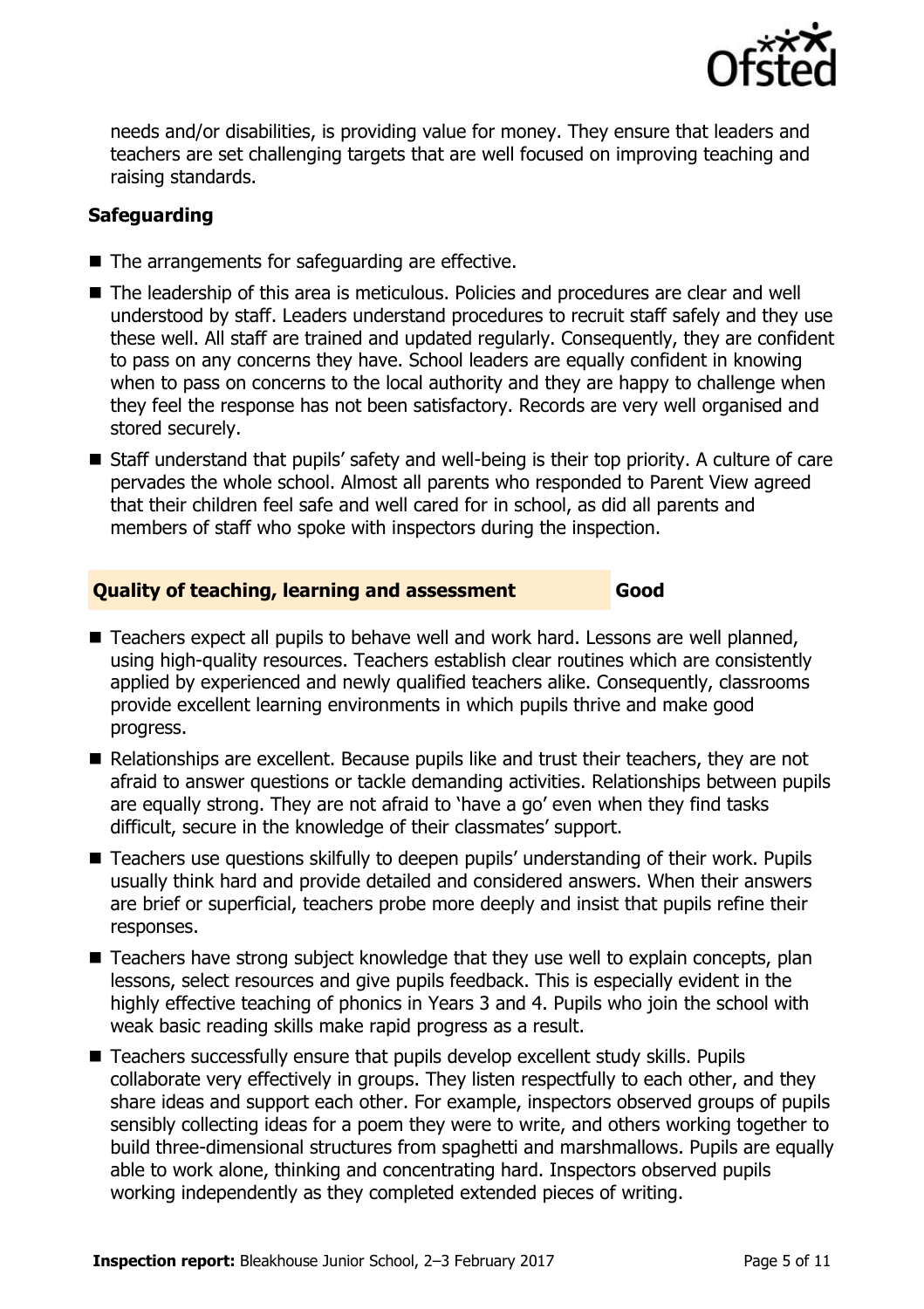

- Teaching is particularly effective for pupils who need some extra help because they are falling behind with their work. Teachers' assessments of pupils' progress are regular and accurate and used well to identify pupils who need extra help. For example, pupils who have special educational needs and/or disabilities are given well targeted and appropriate support depending on their particular needs. Other pupils who are falling behind are also given equally high-quality extra help to catch up with their peers.
- $\blacksquare$  The teaching of mathematics is more variable in quality than other subjects in the school. The teaching of basic skills, such as times-tables, is effective and pupils become fluent in the use of arithmetic as they progress through the school. However, the teaching of reasoning to solve mathematical problems is less strong and some pupils find this more difficult as a result. For example, inspectors observed pupils calculating the areas of compound shapes. Some pupils were able to think their way to finding the area of the more complicated shapes. However, other pupils resorted, incorrectly, to a formula or rule because they were unable to use reasoning effectively.
- Teachers usually check carefully and regularly that pupils understand what they are doing in lessons. If pupils are struggling, they give extra help or change their plans if necessary. Occasionally, teachers' checks are less effective and they do not spot when pupils have failed to understand an idea. Inspectors observed this to be the case occasionally in mathematics lessons.

#### **Personal development, behaviour and welfare Good**

#### **Personal development and welfare**

- The school's work to promote pupils' personal development and welfare is good.
- **Pupils are confident and articulate. They are fiercely proud of their school. Many pupils** enthusiastically told inspectors about the different activities and leadership opportunities provided by the school. Members of the school council told inspectors about how pupils had raised money for a pupil at a different school. Pupils in the 'Learning League' told inspectors about how they observe lessons and give teachers feedback. Prefects explained their duties and pupils explained how they had voted for their head girl and head boy.
- **Pupils are caring, considerate and respectful of others who are different from them.** The school's house system, with each house named after a famous Olympian or Paralympian, actively and explicitly promotes pupils' understanding of different ethnicities and people who have disabilities. Pupils are unfailingly well mannered.
- **Pupils feel safe in school. All pupils who spoke with inspectors said that they feel safe** in school. They said that bullying is very rare and they trust the school's adults to deal with any bullying, or other problems which might arise.
- **Pupils understand how to stay safe and live a healthy lifestyle. Recent work on e-safety** means that pupils know about the potential hazards of using the internet. They also understand how to keep themselves safe from such hazards.
- **Inspectors spoke with several pupils who had joined the school comparatively recently.** All were fulsome in their praise for their new school and especially of how friendly and welcoming their classmates had been.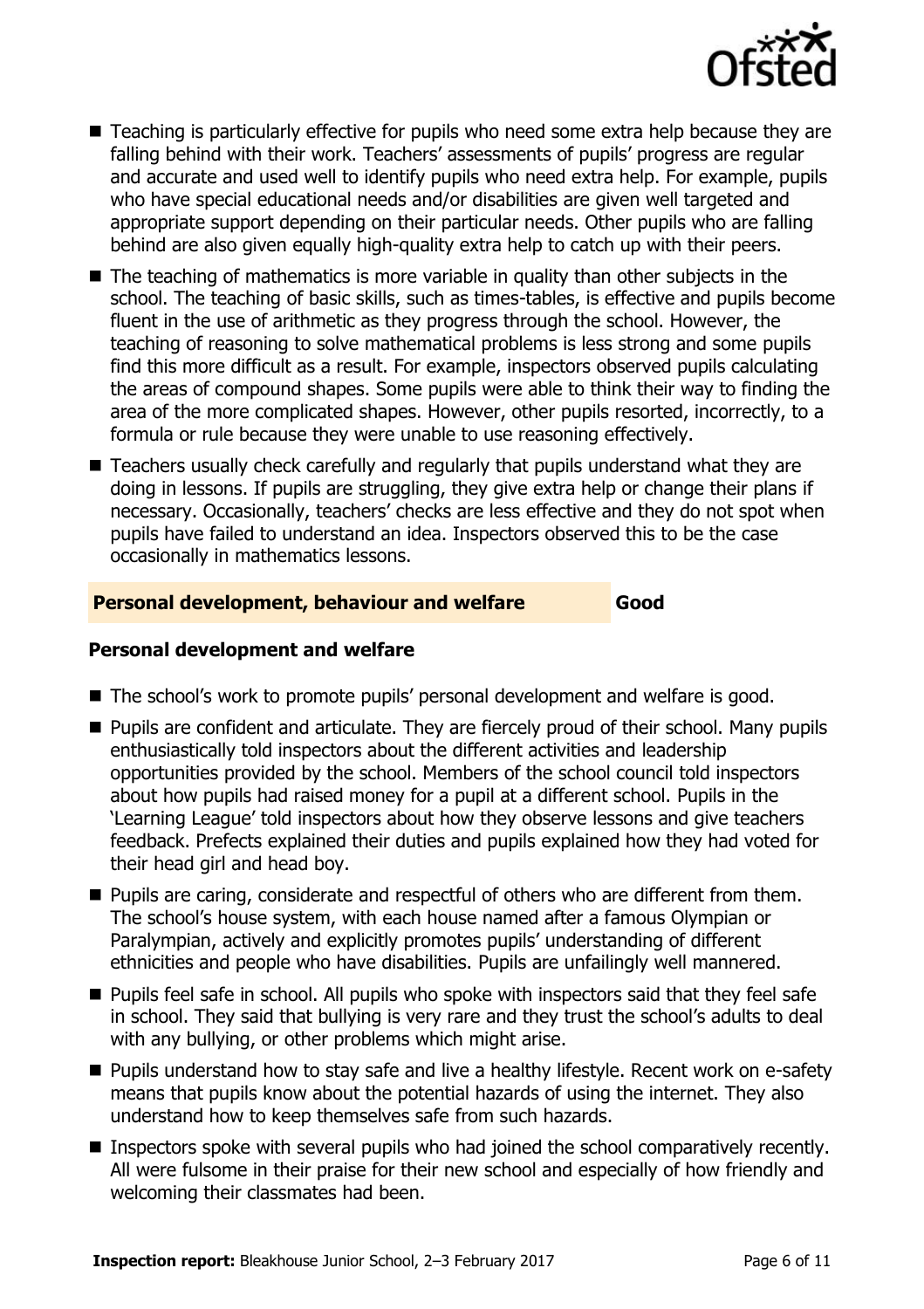

#### **Behaviour**

- The behaviour of pupils is good.
- **Pupils behave well throughout the school day. In lessons, they are attentive, hard**working and keen to do their best. Pupils' attitudes to learning are excellent and they take pride in the work they do in class.
- At breaktime and lunchtime, pupils are equally well behaved. They play together sensibly and show consideration to each other. The school is calm and orderly at all times.
- **Pupils enjoy coming to school and attendance is consistently higher than the national** average for primary schools. Although not low, the attendance of disadvantaged pupils has historically been lower than other pupils. However, thoughtful work with parents is seeing the attendance of this group improve and the difference between their attendance and that of other pupils is diminishing.
- Fixed-term exclusions are very rare because pupils behave well and, when they do not, other sanctions are used well so that poor behaviour tends not to be repeated.

#### **Outcomes for pupils Good**

- The school, supported by the local authority, conducts extensive and rigorously moderated assessments of pupils' attainment in all years. For example, the local authority carries out a phonics screening check on all pupils in the autumn of Year 3. Similarly, writing and mathematics assessments are moderated by a local primary school. The school's assessment information shows that pupils make good progress and detailed inspection evidence confirms this to be the case. This is at odds with published information on pupils' progress because of inaccuracies in the identification of pupils' starting points in that data.
- In recent years, pupils' attainment at the end of key stage 2 has been broadly in line with national figures. Attainment in mathematics has been a little weaker than in reading and writing. The school's baseline assessment of pupils' starting points on entry to the school indicates that this represents good progress, especially in English. Inspectors' examination of the school's assessment information alongside extensive scrutiny of pupils' work confirms that current pupils continue to make good progress.
- **Pupils who join the school with weak basic reading skills make rapid progress in Years** 3 and 4 because of high-quality phonics teaching that helps them to catch up. Leaders' strong focus on reading in all years ensures that this progress is maintained in Years 5 and 6. Pupils enjoy reading. They read widely and often and with enthusiasm.
- **Pupils make similar good progress in writing in all year groups. Progress is especially** rapid for pupils who join the school with weak writing skills. Inspectors saw several examples of pupils' writing that was illegible at the start of Year 3, but that quickly improved. Inspectors also observed pupils writing at length and in depth in several subjects, including English, science and geography.
- Current pupils make good progress in developing mathematical knowledge and fluency in basic skills, such as calculations. However, their overall progress in mathematics is slowed because their ability to apply skills and knowledge to problem solving is not as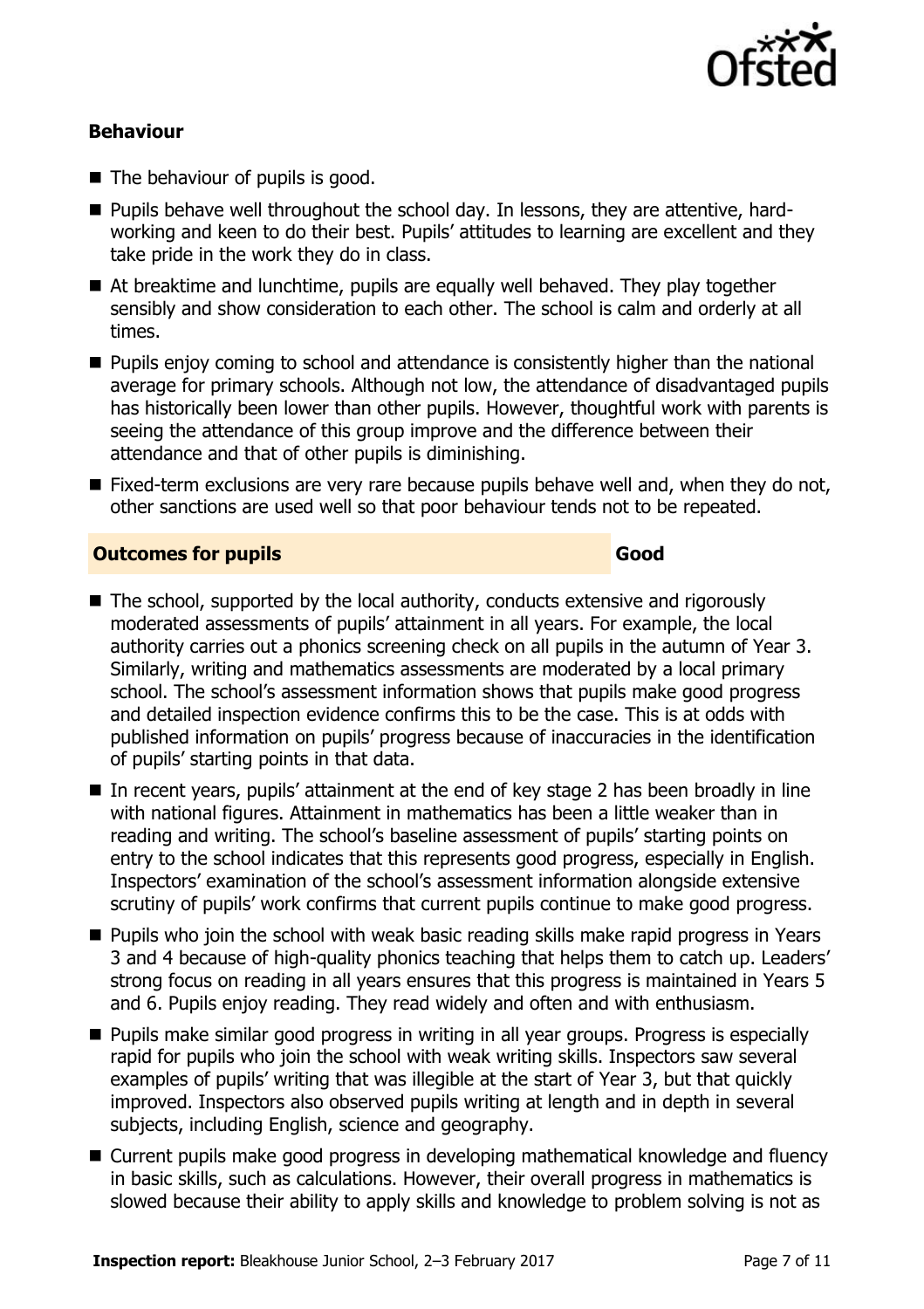

strong. This is particularly, but not exclusively, the case for middle-ability girls.

- The most able pupils make consistently strong progress in all subjects. Expectations are high, teaching is good, and these pupils rise to the challenges that teachers provide.
- Disadvantaged pupils are making increasingly good progress because their teachers make them a priority when planning lessons and giving feedback. Leaders use the pupil premium very well to target extra help to any disadvantaged pupil who is beginning to fall behind with their work. Consequently, disadvantaged pupils are catching up with their peers in English and have caught up in mathematics.
- Pupils who have special educational needs and/or disabilities make good progress because leaders, teachers and teaching assistants give them high-quality support. Leaders accurately identify these pupils' individual needs and teachers and teaching assistants provide extra help in lessons and at other times.
- By the end of Year 6, pupils are very well prepared for secondary school. They have strong basic skills, excellent attitudes to learning and are able to work well in groups or alone, as appropriate.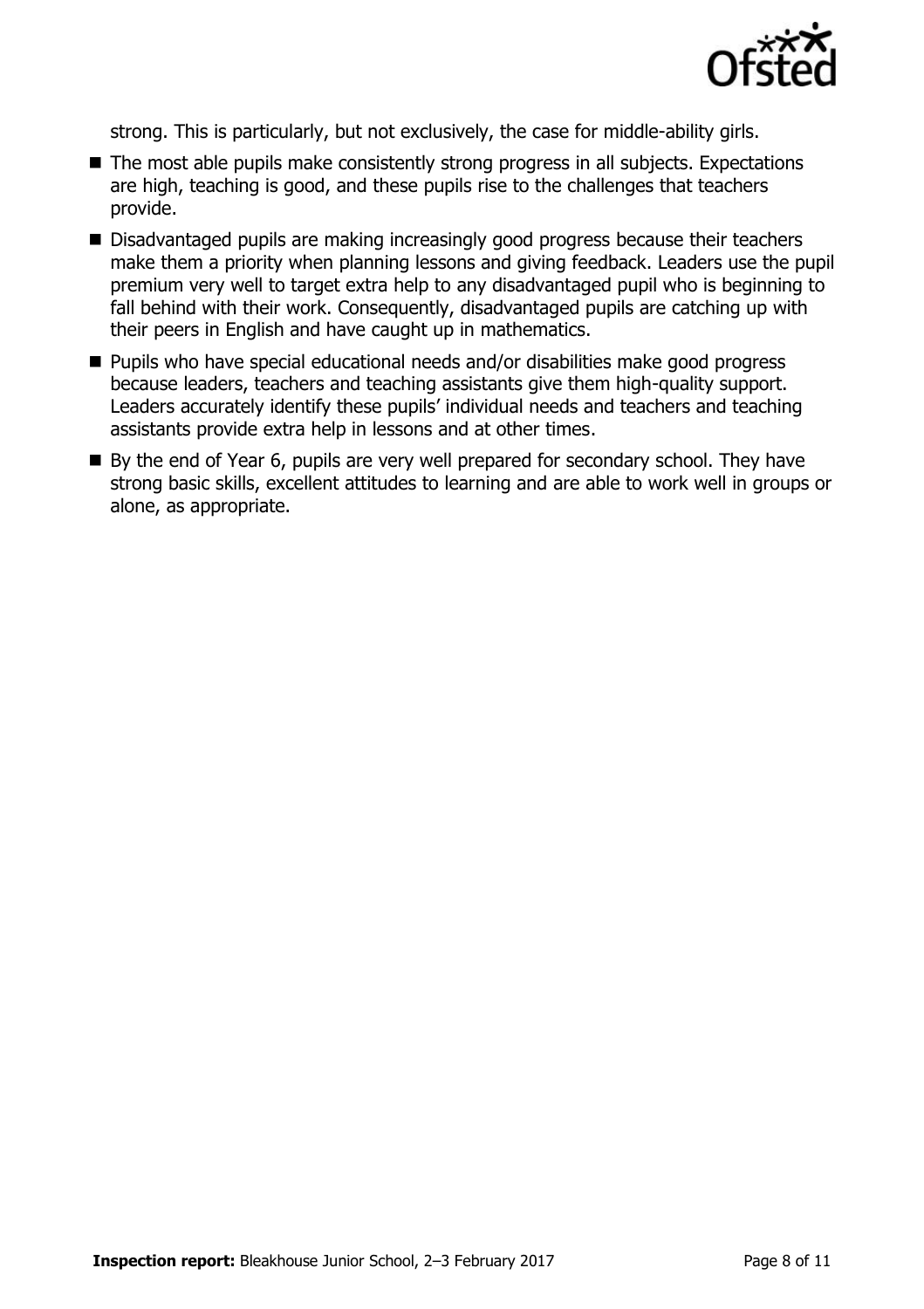

# **School details**

| Unique reference number | 103934   |
|-------------------------|----------|
| Local authority         | Sandwell |
| Inspection number       | 10025294 |

This inspection was carried out under section 8 of the Education Act 2005. The inspection was also deemed a section 5 inspection under the same Act.

| Type of school                      | <b>Junior</b>                           |
|-------------------------------------|-----------------------------------------|
| School category                     | Community                               |
| Age range of pupils                 | 7 to 11                                 |
| <b>Gender of pupils</b>             | Mixed                                   |
| Number of pupils on the school roll | 244                                     |
| Appropriate authority               | The governing body                      |
| Chair                               | Sarah Wilton                            |
| <b>Headteacher</b>                  | John Bates                              |
| Telephone number                    | 01214 222841                            |
| <b>Website</b>                      | www.schools.sandwell.net/bleakhousejnr/ |
| <b>Email address</b>                | headteacher@bleakhouse.sandwell.sch.uk  |
| Date of previous inspection         | 17-18 January 2013                      |

#### **Information about this school**

- The school meets requirements on the publication of specified information on its website.
- This is an average-sized junior school.
- The proportion of disadvantaged pupils is above average.
- Most pupils are of White British heritage. A below-average proportion of pupils speak English as an additional language.
- The proportion of pupils who have special educational needs and/or disabilities is below average.
- The school exceeds the current floor standards, which set out the government's minimum expectations for attainment and progress.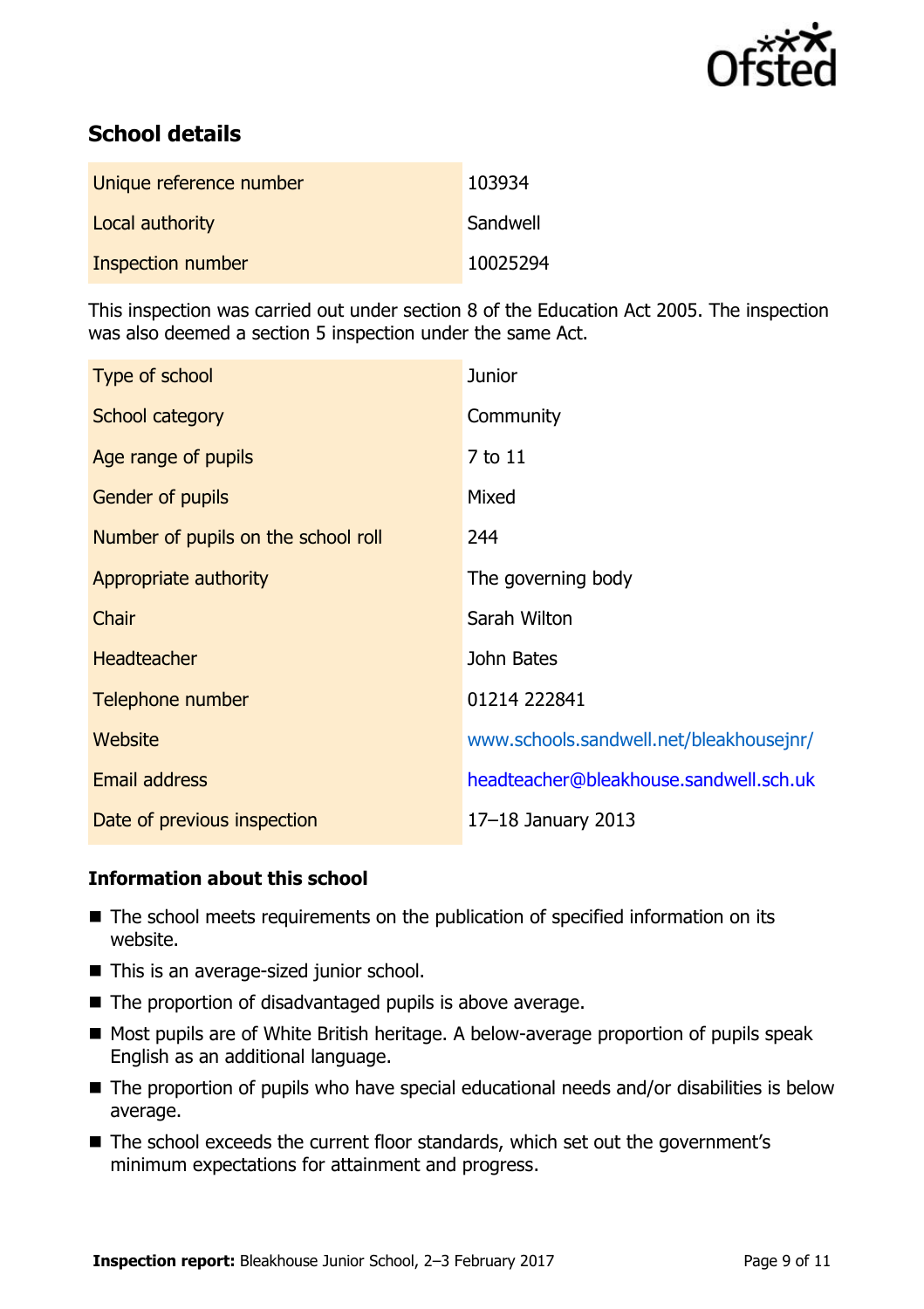

# **Information about this inspection**

- Inspectors observed learning in lessons, and some of these were conducted jointly with senior leaders.
- Inspectors talked to pupils about their learning and their attitudes to, and opinions about, school. They observed pupils at breaktime and lunchtime and as they moved around the school.
- Inspectors heard pupils read and talked to them about their reading.
- **Inspectors observed an assembly.**
- Inspectors scrutinised the work in many pupils' books in order to make judgements about the progress they were making.
- A wide range of documents was scrutinised, including information relating to attendance, behaviour, safeguarding, pupils' progress and the checks made on the quality of teaching.
- Meetings were held with the headteacher, senior leaders and other leaders, and three governors, including the chair of the governing body. The lead inspector spoke over the telephone with a representative of the local authority.
- Inspectors spoke with parents at the beginning and the end of the school day and considered 23 responses to Ofsted's online questionnaire, Parent View, including 16 free-text comments.
- **Inspectors took account of three responses received to a staff inspection questionnaire.**

#### **Inspection team**

| Alun Williams, lead inspector | Her Majesty's Inspector |
|-------------------------------|-------------------------|
| Justine Lomas                 | Ofsted Inspector        |
| Jeremy Bird                   | Ofsted Inspector        |